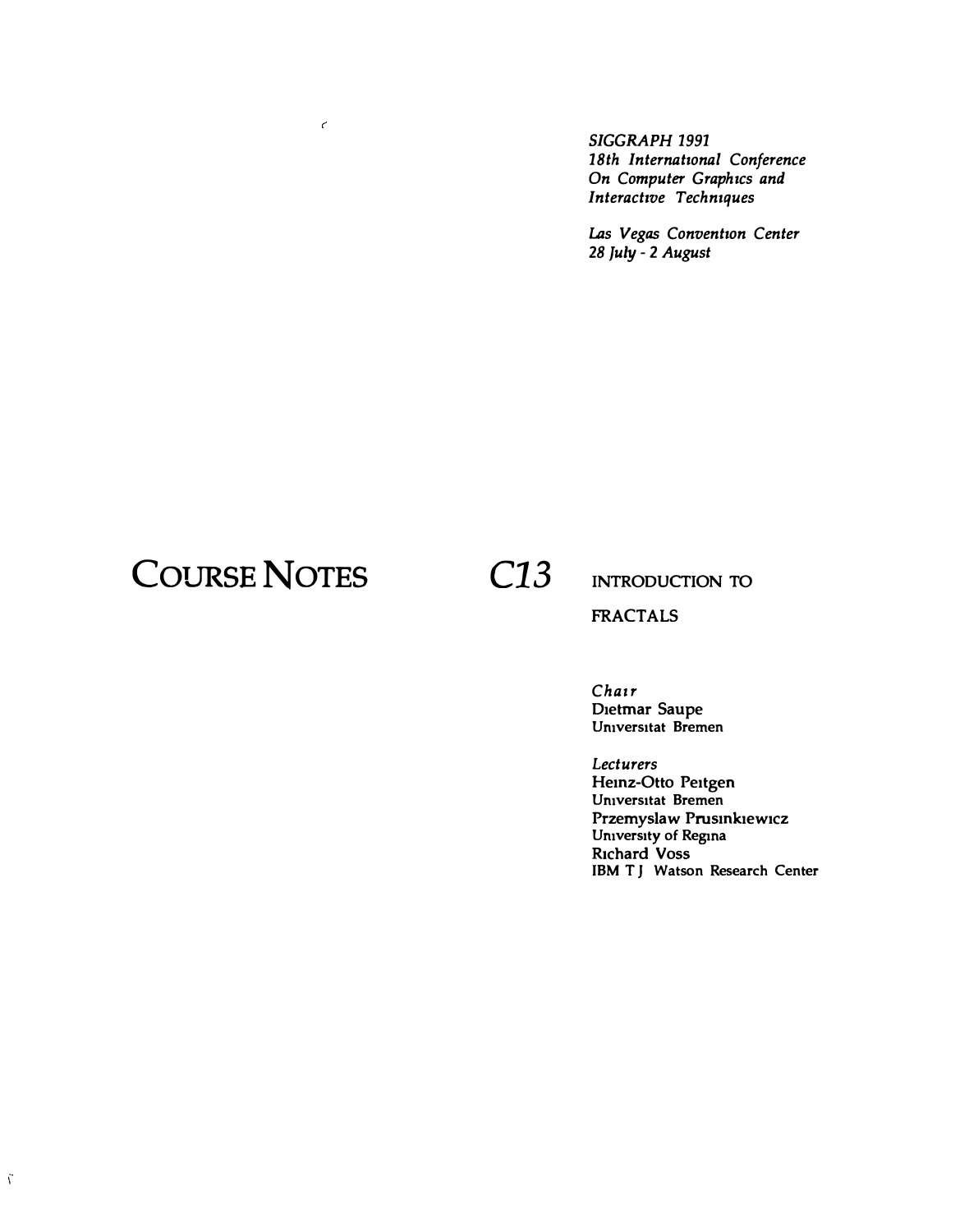## **Introduction to Fractals**

### **SIGGRAPH 1991, Las Vegas**

### **Abstract of Course**

The course covers basic principles and applications of fractals, supported by video animations and live demonstrations. Its goal is to present the theoretical foundations of fractals from the computer graphics point of view, their algorithmic generation and their uses in modeling with emphasis on the basics. Topics include:

#### **Random fractals**

Visual introduction to fractals: coastlines, mountains and clouds, a survey of fractals in Nature, fractal dimension, statistical vs. exact selfsimilarity, fractional Brownian motion, representations in the spectral and time-domain, construction by random successive additions, lacunarity, rescale-and-add method for multi-variable fractals allowing variation of dimension and crossover scale.

#### Dynamical systems **and fractals**

Fast algorithms for Mandelbrot and Julia sets and their 3D-rendering, relation between fractals and chaos, and iterated function systems with applications in image compression, a film with interviews with Benoit Mandelbrot and Ed Lorenz.

#### **Modeling**

L-systems and biologically based modeling, developmental plant models with animation, fractals properties of plants, models of plant organs. computer demonstrations.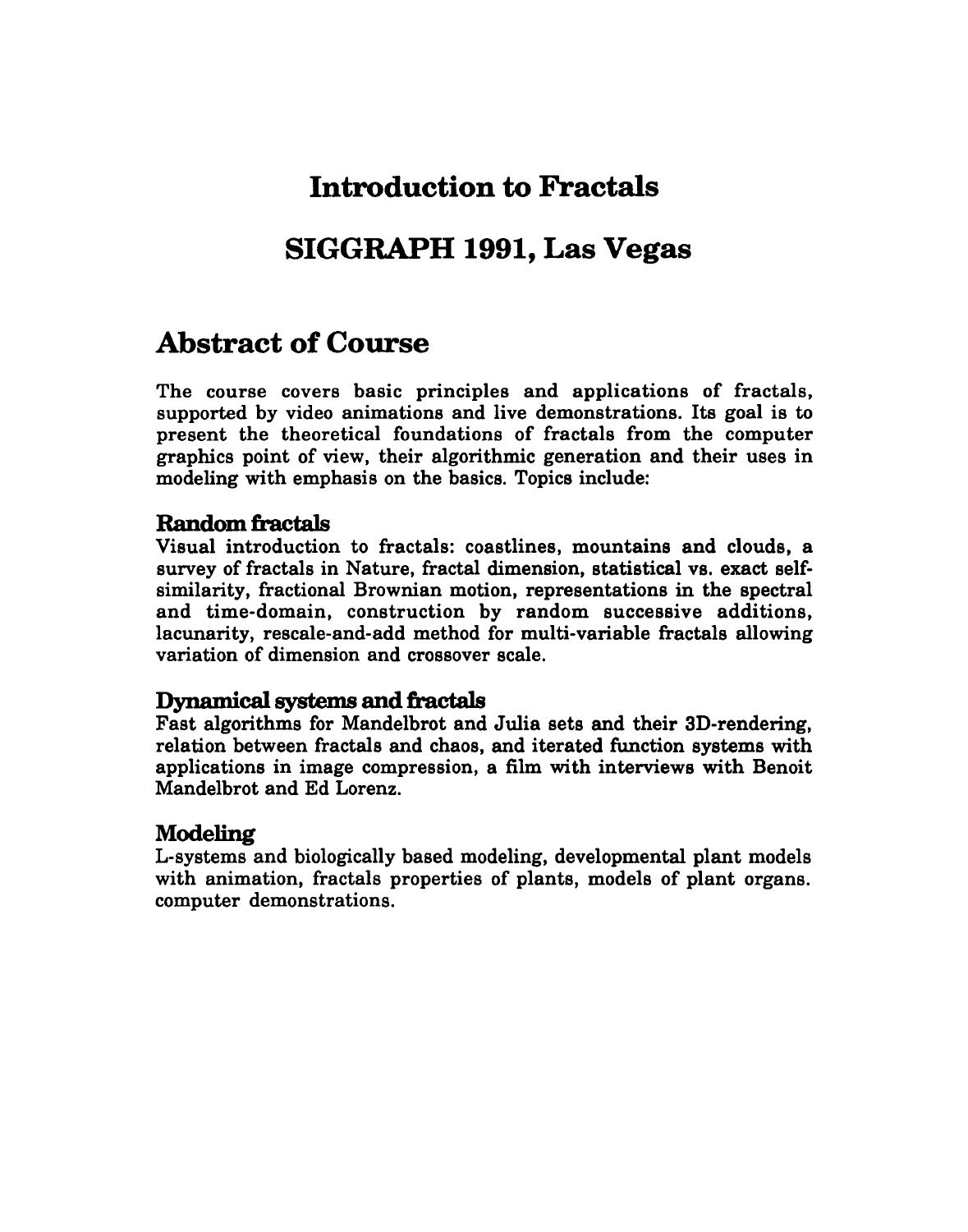### **Speaker Biographies**

Dietmar Saupe (Course chair). \*1954 in Bremen, Germany. Dr. rer. nat. in Mathematics, 1982 at the University of Bremen. Visiting Assistant Professor of Mathematics at the University of California, Santa Cruz, 1985-87 and since 1987 Assistant Professor of Mathematics at the University of Bremen. There he is a researcher at the Dynamical Systems Graphics Laboratory with main interests in mathematical computer graphics and experimental mathematics. He has been involved in several past SIGGRAPH courses on fractals, as the course chair in 1988 and 89 and as the coauthor/coeditor of "The Science of Fractal Images," 1988, and "Fractals for the Classroom," 1990, both from Springer-Verlag. He is one of the contributors to the exhibit "Frontiers of Chaos" which is being shown worldwide under the auspices of the Goethe-Institute. Dr. Saupe is a member of the ACM and SIGGRAPH.

Heinz-Otto Peitgen. \*1945 in Bruch, Germany. Dr. rer nat. in Mathematics 1973, Habilition 1976, both from the University of Bonn. 1977, Professor of Mathematics at the University of Bremen and since 1985 also at the University of California, Santa Cruz. Research in nonlinear analysis and dynamical systems. He has been a lecturer at the last five SIGGRAPH courses on fractals. He is coauthor (coeditor) of the books "The Beauty of Fractals," 1986, from which the exhibit "Frontiers of Chaos" of the Goethe-Institute evolved, of "The Science of Fractal Images," 1988, and of "Fractals for the Classroom," 1990, all from Springer-Verlag. Dr. Peitgen is a member of the AMS

Przemyslaw Prusinkiewicz. Dr. Prusinkiewicz is Associate Professor of Computer Science at the University of Regina, Canada, where he is leading the Computer G\*raphics Group. Born and raised in Poland, he received his M. Sc. and Ph D. degrees, both from the Technical University of Warsaw, Poland, in 1974 and 1978. Before moving to Canada in 1982, he was Assistant Professor of Mathematics at the University of Science and Technology in Algiers. In 1988 he was Visiting Assistant Professor of Mathematics and Computer Science at the Yale University. The focus of his research is in the area of fractals and the modeling of plants. He is author (with coauthor Aristid Lindenmayer) of the book "The Algorithmic Beauty of Plants" (Springer-Verlag, 1990). Dr Prusinkiewicz is a member of the ACM, SIGGRAPH, and the IEEE Computer Society.

Richard Voss. \*1948 in St. Paul, Minnesota, 1970 B.S. in Physics from M.I.T. 1975 Ph.D in Physics from U.C. Berkeley where, from a condensed matter physics background, he became interested in fluctuation phenomena, 1/f noise (and its relation to shapes and music melodies), and the early work of Benoit Mandelbrot.1975-present Research Staff Member at the IBM Thomas J. Watson Research Laboratory in Yorktown Heights, NY. He continuous to work closely with Benoit Mandelbrot. He is a Fellow of the Amencan Physical Society and a member of the Materials Research Society. His research in condensed matter physics includes low temperature macroscopic quantum phenomena in Josephson junction devices, 1/f noise, and the fractal characteristics of random media and growth processes. He has had sabbatical assignments at U.C. Santa Barbara and Harvard. He has been named Siefert Memorial Lecturer at the University of Montana in Bozeman and a Distinguished Lecturer at Trinity University in Texas.

 $\mathbf{r}^{\prime}$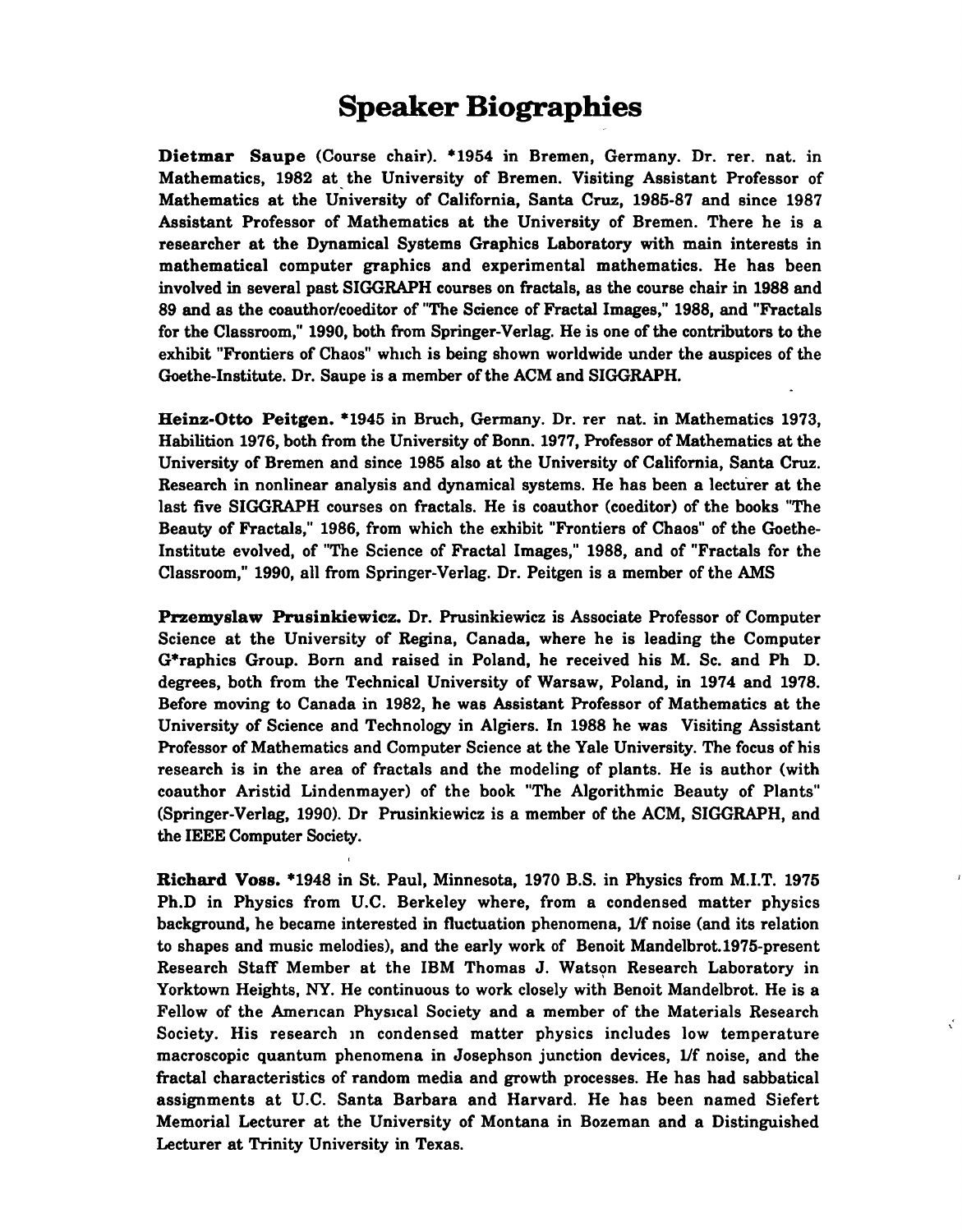# Schedule of Coursel

# Introduction to Fractals SIGGRAPH 1991, Las Vegas

| R. Voss                                         |
|-------------------------------------------------|
| D. Saupe                                        |
| P. Prusinkiewicz                                |
|                                                 |
| P. Prusinkiewicz                                |
| H.-O. Peitgen                                   |
| H.-O. Peitgen, H. Jürgens, D. Saupe, C. Zahlten |
|                                                 |

 $<sup>1</sup>$ Times are only approximate and may change according to break schedule and other</sup> circumstances